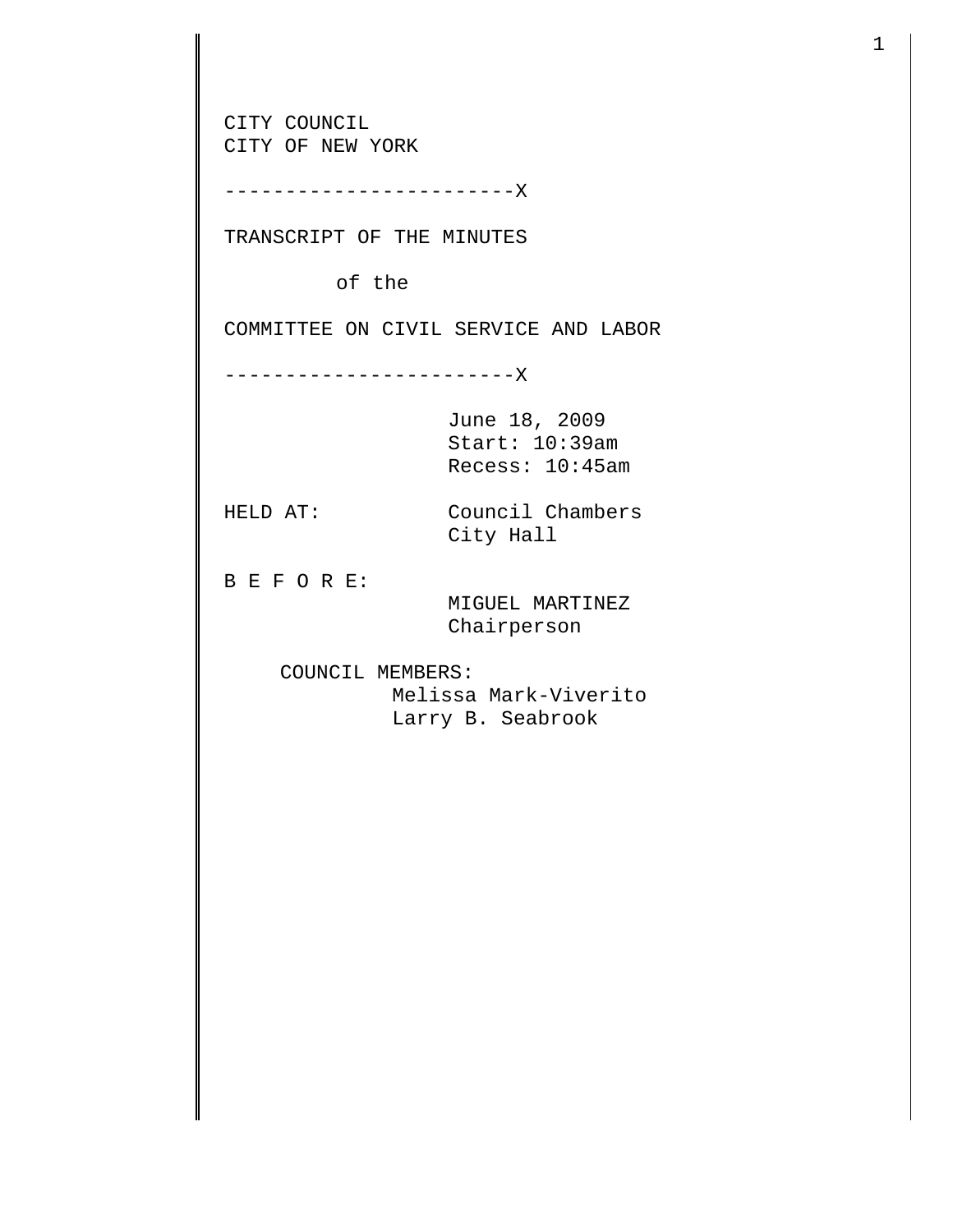## A P P E A R A N C E S (CONTINUED)

Frank McCaffrey Political Action Committee Chairman And Board Member Civil Service Bar Association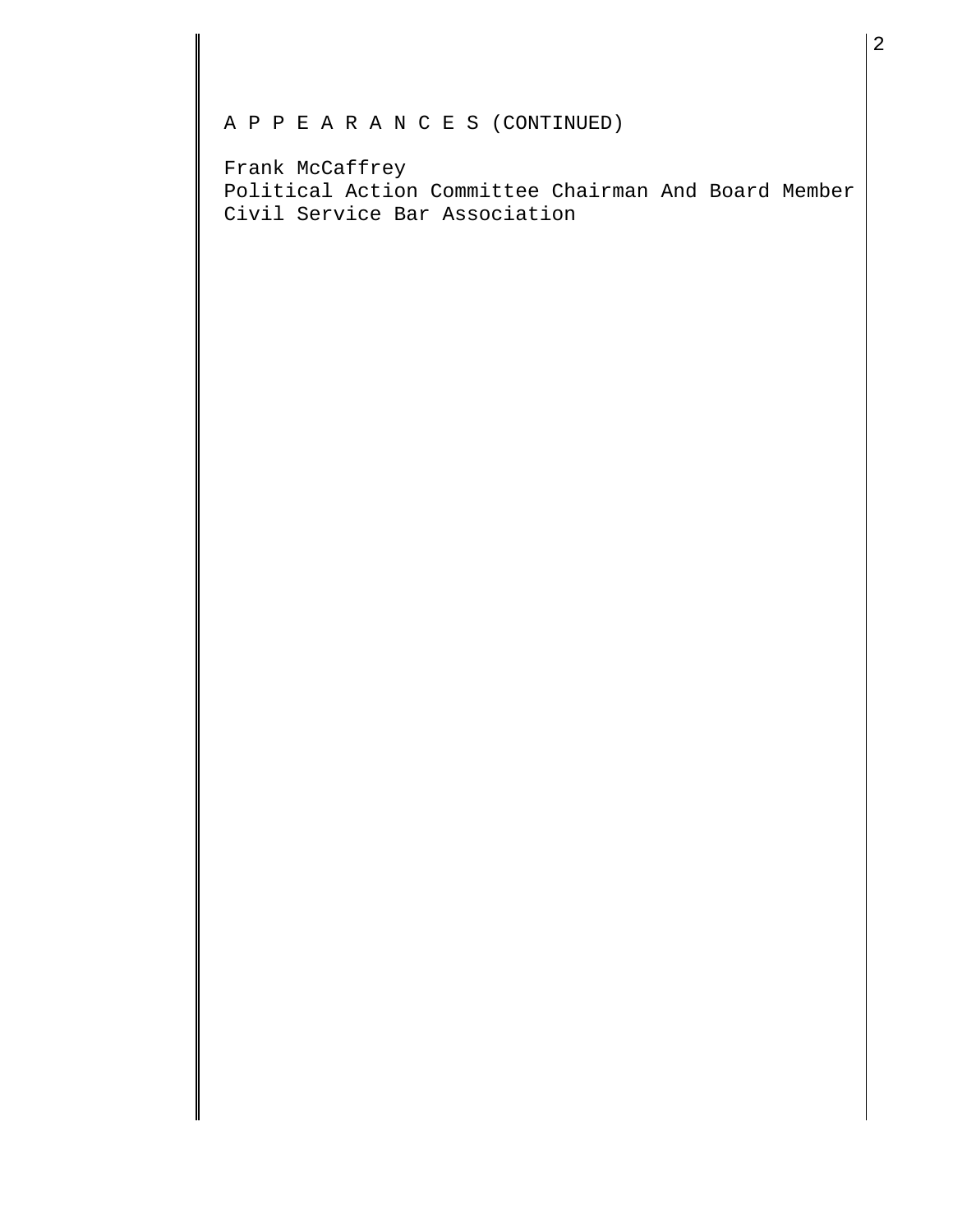| $\mathbf 1$    | $\overline{\mathbf{3}}$<br>COMMITTEE ON CIVIL SERVICE AND LABOR |
|----------------|-----------------------------------------------------------------|
| $\overline{a}$ | CHAIRPERSON MARTINEZ: --going to--                              |
| 3              | I just want to see the bill number. [pause]                     |
| 4              | We're going to call the meeting of the Civil                    |
| 5              | Service and Labor Committee to order. We have                   |
| 6              | Council Member Mark--Melissa Mark-Viverito here,                |
| 7              | Council Member Larry Seabrook, both members of the              |
| 8              | Committee. I'm Council Member Miguel Martinez,                  |
| 9              | Chair of the Committee. Today we're going to be                 |
| 10             | voting on Intro 992. This Committee had                         |
| 11             | previously held a public hearing on this                        |
| 12             | Introduction, and today the Committee proposed to               |
| 13             | vote the Committee out. The Intro proposes to                   |
| 14             | amend administrative code of the City of New York               |
| 15             | in relation to residency requirement for City                   |
| 16             | employees. We have one witness to testify and                   |
| 17             | we're going to call him up, Frank McCaffrey. [off               |
| 18             | mic]                                                            |
| 19             | FRANK MCCAFFREY: [off mic] Well, I                              |
| 20             | was just going to say before I went up to the                   |
| 21             | microphone, I could do this informally - -                      |
| 22             | CHAIRPERSON MARTINEZ: No, we need                               |
| 23             | it on the record.                                               |
| 24             | FRANK MCCAFFREY: [off mic]                                      |
| 25             | Alright. If I must be on the record, I must be on               |
|                |                                                                 |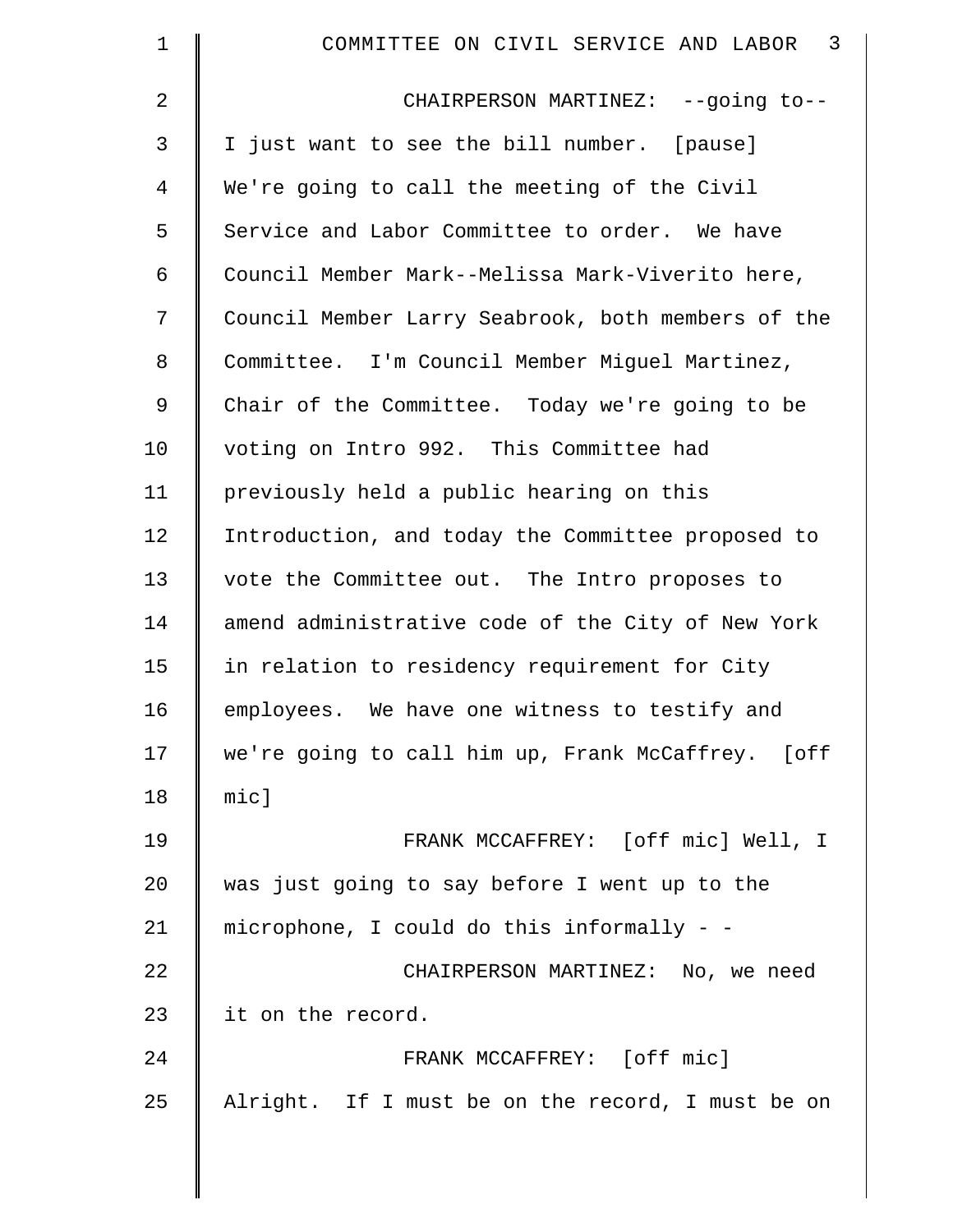| $\mathbf 1$    | COMMITTEE ON CIVIL SERVICE AND LABOR 4             |
|----------------|----------------------------------------------------|
| $\overline{a}$ | the record. $[layer] - - [on mic] Hello?$          |
| 3              | Okay. My name is Frank McCaffrey, I'm a political  |
| $\overline{4}$ | action committee chairman and board member of the  |
| 5              | Civil Service Bar Association, where the unionized |
| 6              | attorneys in the departments and agencies with the |
| 7              | City of New York. I have nothing to add, we've     |
| 8              | already been through this a couple of times, ad    |
| 9              | nauseam. I just had a couple of questions, if I    |
| 10             | may, Mr. Chairman, and committee members. The      |
| 11             | parenthetical language, that is the language that  |
| 12             | begins in paragraph B, which starts with the word  |
| 13             | "notwithstanding" after the word city service, the |
| 14             | parenthesis there before the word employment, and  |
| 15             | ending on the next page, after the word            |
| 16             | requirements, I assume that that's going to be     |
| 17             | deleted language. [pause] Do you want me to        |
| 18             | $read--?$                                          |
| 19             | CHAIRPERSON MARTINEZ: That's,                      |
| 20             | that's correct.                                    |
| 21             | FRANK MCCAFFREY: Okay. And may I                   |
| 22             | ask a question?                                    |
| 23             | CHAIRPERSON MARTINEZ: Yeah, well                   |
| 24             | usually we ask the questions, but--                |
| 25             | FRANK MCCAFFREY: Well, I just                      |
|                |                                                    |

 $\parallel$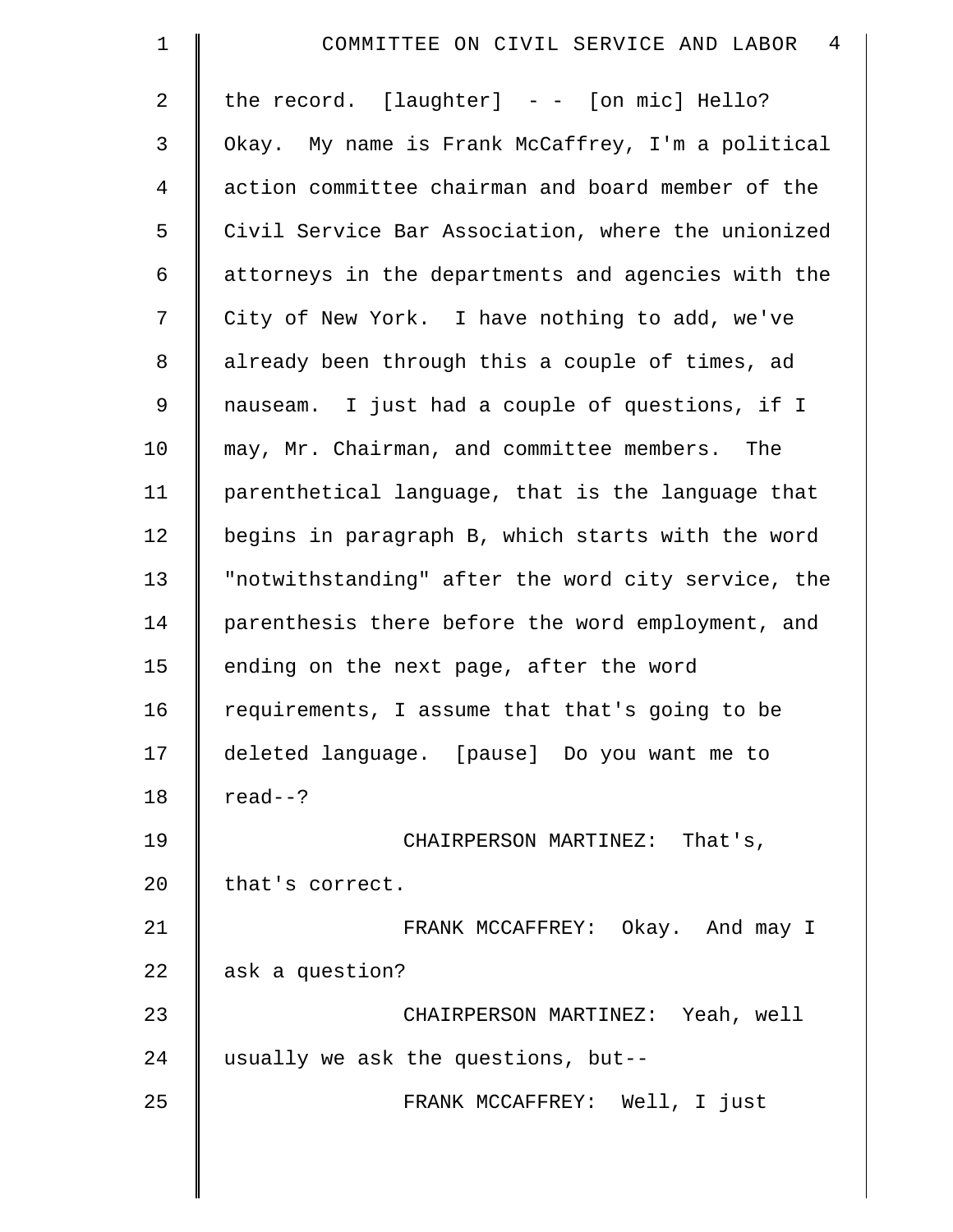| $\mathbf 1$    | COMMITTEE ON CIVIL SERVICE AND LABOR 5             |
|----------------|----------------------------------------------------|
| $\overline{2}$ | wanted to, what happens now? [laughs] You know,    |
| 3              | I realize that you folks have a lot on your plate, |
| 4              | and you know, this is just one issue, but this     |
| 5              | one's been on the plate so long it's starting to   |
| 6              | turn moldy. So--                                   |
| 7              | CHAIRPERSON MARTINEZ: What do you                  |
| 8              | mean what happens now? In terms of--?              |
| $\mathsf 9$    | FRANK MCCAFFREY: You're voting on                  |
| 10             | whether this $-$                                   |
| 11             | CHAIRPERSON MARTINEZ: Oh, I'm                      |
| 12             | sorry. So, the Committee will be voting the        |
| 13             | legislation out to go to the full Council, and it  |
| 14             | has not been determined whether it will be on      |
| 15             | agenda for tomorrow Friday, or the latest, the     |
| 16             | next stated meeting.                               |
| 17             | FRANK MCCAFFREY: Which is June                     |
| 18             | $30th$ , I believe?                                |
| 19             | CHAIRPERSON MARTINEZ: Correct.                     |
| 20             | FRANK MCCAFFREY: Okay. I guess                     |
| 21             | that answers that. Maybe I can speak to you        |
| 22             | informally later. Thank you.                       |
| 23             | CHAIRPERSON MARTINEZ: Okay.                        |
| 24             | That's it?                                         |
| 25             | FRANK MCCAFFREY: - -                               |
|                |                                                    |
|                |                                                    |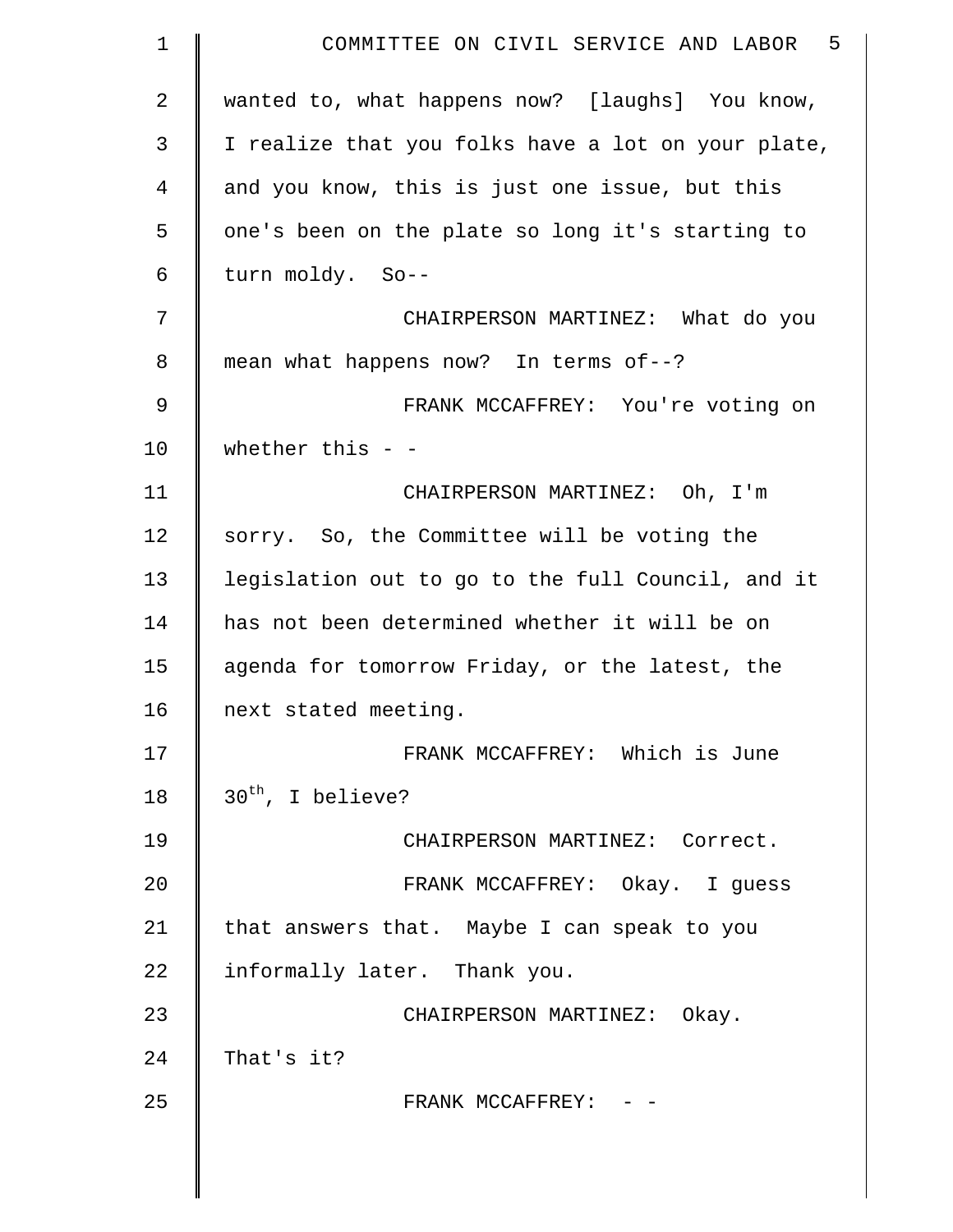| $\mathbf 1$    | COMMITTEE ON CIVIL SERVICE AND LABOR 6            |
|----------------|---------------------------------------------------|
| $\overline{2}$ | CHAIRPERSON MARTINEZ: Thank you.                  |
| 3              | FRANK MCCAFFREY: I think you've                   |
| 4              | heard enough. Enough, enough. So have I.          |
| 5              | CHAIRPERSON MARTINEZ: Thank you.                  |
| 6              | FRANK MCCAFFREY: Can I have a                     |
| 7              | glass of water?                                   |
| 8              | CHAIRPERSON MARTINEZ: Sure.                       |
| 9              | Alright, we're going to ask the clerk to call the |
| 10             | roll.                                             |
| 11             | CLERK: William Martin, Committee                  |
| 12             | Clerk, roll call on the Committee on Civil and    |
| 13             | Service, Civil Service and Labor, Introduction    |
| 14             | 992-A. Council Member Martinez.                   |
| 15             | CHAIRPERSON MARTINEZ: Aye.                        |
| 16             | CLERK: Seabrook.                                  |
| 17             | COUNCIL MEMBER SEABROOK: I vote                   |
| 18             | aye.                                              |
| 19             | CLERK: Mark-Viverito.                             |
| 20             | COUNCIL MEMBER MARK-VIVERITO: I                   |
| 21             | vote aye.                                         |
| 22             | CLERK: By a vote of three in the                  |
| 23             | affirmative, zero in the negative, and no         |
| 24             | abstentions, items is adopted. Council Members    |
| 25             | please sign the Committee report. Thank you.      |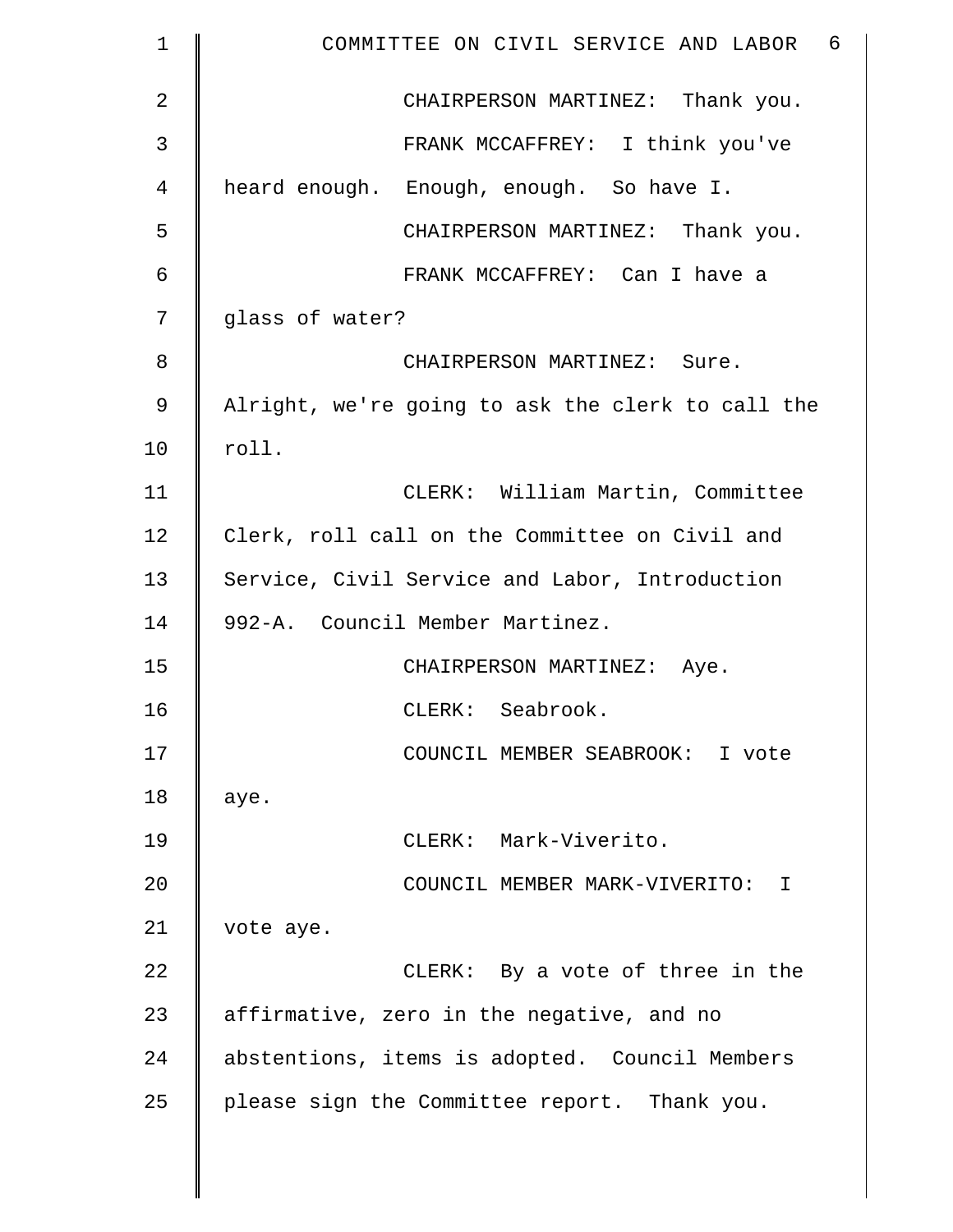| $1\,$          | $\overline{7}$<br>COMMITTEE ON CIVIL SERVICE AND LABOR |
|----------------|--------------------------------------------------------|
| $\overline{2}$ | [background noise, crosstalk]                          |
| $\mathsf{3}$   | CHAIRPERSON MARTINEZ: Well, I just                     |
| $\overline{4}$ | want to, before we adjourn, just state for the         |
| 5              | record that the author of the bill, Council Member     |
| 6              | Bill DeBlasio, was scheduled to be here, he wanted     |
| 7              | to make some remarks; however, because of the          |
| 8              | tight schedule, we're going to have to move on and     |
| $\mathsf 9$    | the weather is not permitting him to get her on        |
| 10             | time. At this time, we'll adjourn the meeting.         |
| 11             | [gavel]                                                |
| 12             | [background noise]                                     |
| 13             |                                                        |
|                |                                                        |
|                |                                                        |
|                |                                                        |
|                |                                                        |
|                |                                                        |
|                |                                                        |
|                |                                                        |
|                |                                                        |
|                |                                                        |
|                |                                                        |
|                |                                                        |
|                |                                                        |
|                |                                                        |
|                |                                                        |